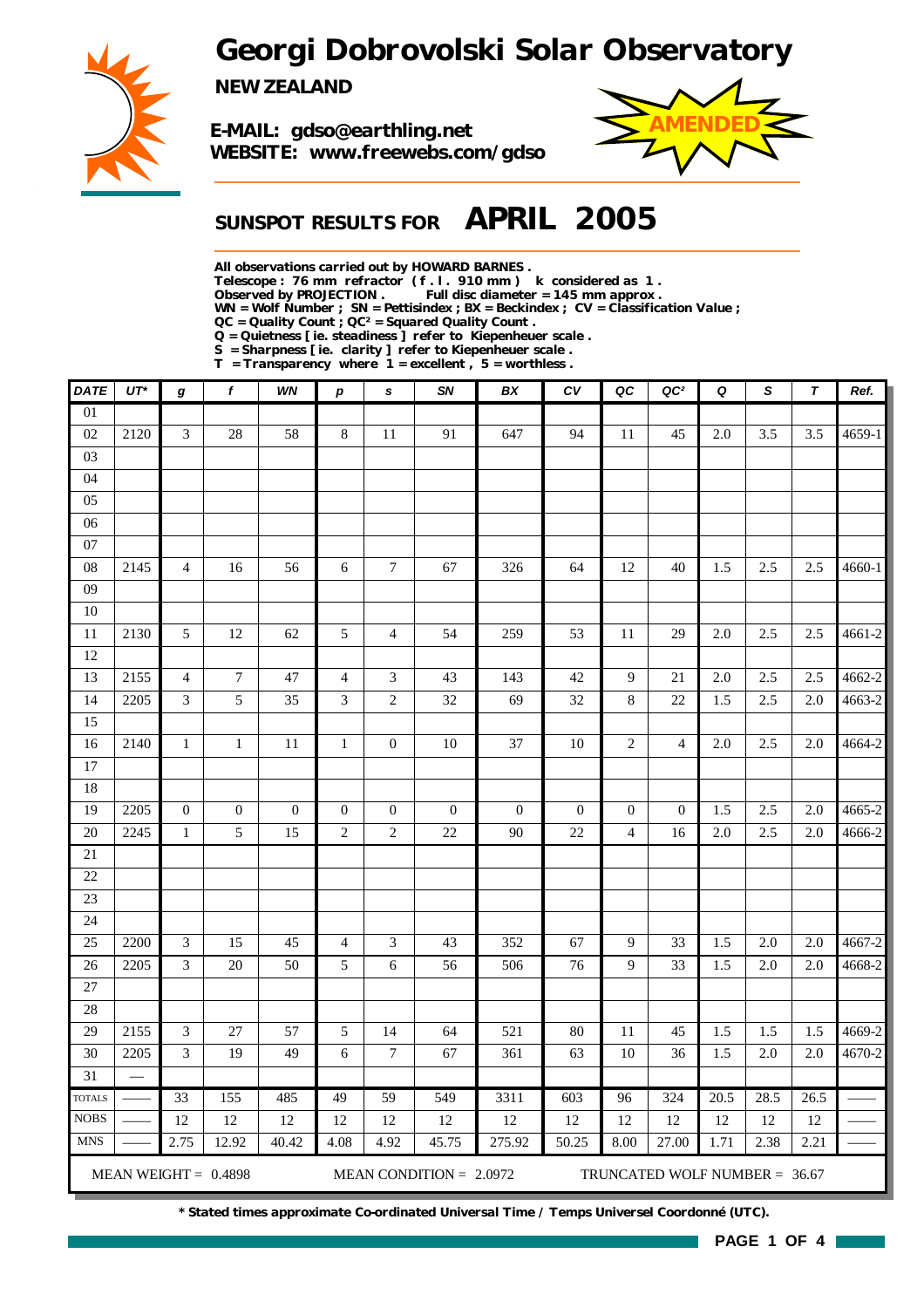*SUNSPOT DISTRIBUTION & INTER-SOL INDICES FOR*

# *APRIL 2005*

*All observations carried out by HOWARD BARNES .*

*Telescope : 76 mm refractor ( f . l . 910 mm ) .*

*Observed by PROJECTION . Full disc diameter = 145 mm approx . IS = Inter-Sol Index .*

*gr = number of multi-spot groups .*

*grfp = number of umbræ within penumbræ within the groups (gr) .*

*grf = number of non-penumbral spots within the groups (gr) .*

*efp = number of single penumbral spots .*

*ef = number of single non-penumbral spots .*

*Q = Quietness [ ie. steadiness ] refer to Kiepenheuer scale .*

*S = Sharpness [ ie. clarity ] refer to Kiepenheuer scale .*

*T = Transparency where 1 = excellent , 5 = worthless .*

| <b>DATE</b>                      | UT   | $\overline{1S}$  | gr               | grfp             | grf              | efp                         | ef               | $\overline{\mathbf{Q}}$ | $\pmb{\mathsf{s}}$ | $\pmb{\tau}$ | Ref.   |
|----------------------------------|------|------------------|------------------|------------------|------------------|-----------------------------|------------------|-------------------------|--------------------|--------------|--------|
| $\overline{01}$                  |      |                  |                  |                  |                  |                             |                  |                         |                    |              |        |
| 02                               | 2120 | 31               | $\mathfrak{Z}$   | 17               | 11               | $\boldsymbol{0}$            | $\boldsymbol{0}$ | $2.0\,$                 | 3.5                | 3.5          | 4659-1 |
| $03\,$                           |      |                  |                  |                  |                  |                             |                  |                         |                    |              |        |
| 04                               |      |                  |                  |                  |                  |                             |                  |                         |                    |              |        |
| $05\,$                           |      |                  |                  |                  |                  |                             |                  |                         |                    |              |        |
| 06                               |      |                  |                  |                  |                  |                             |                  |                         |                    |              |        |
| $07\,$                           |      |                  |                  |                  |                  |                             |                  |                         |                    |              |        |
| ${\bf 08}$                       | 2145 | 18               | $\sqrt{2}$       | $\boldsymbol{7}$ | $\boldsymbol{7}$ | $\sqrt{2}$                  | $\boldsymbol{0}$ | $1.5\,$                 | 2.5                | 2.5          | 4660-1 |
| 09                               |      |                  |                  |                  |                  |                             |                  |                         |                    |              |        |
| $10\,$                           |      |                  |                  |                  |                  |                             |                  |                         |                    |              |        |
| 11                               | 2130 | 13               | $\mathbf 1$      | $\mathfrak{S}$   | $\mathfrak{Z}$   | $\mathfrak{Z}$              | $\,1\,$          | $2.0\,$                 | 2.5                | 2.5          | 4661-2 |
| 12                               |      |                  |                  |                  |                  |                             |                  |                         |                    |              |        |
| 13                               | 2155 | $\,8\,$          | $\mathbf{1}$     | $\,1$            | $\mathfrak{Z}$   | $\ensuremath{\mathfrak{Z}}$ | $\boldsymbol{0}$ | $2.0\,$                 | 2.5                | 2.5          | 4662-2 |
| 14                               | 2205 | $\boldsymbol{7}$ | $\sqrt{2}$       | $\sqrt{2}$       | $\overline{c}$   | $\mathbf 1$                 | $\boldsymbol{0}$ | 1.5                     | 2.5                | $2.0\,$      | 4663-2 |
| 15                               |      |                  |                  |                  |                  |                             |                  |                         |                    |              |        |
| 16                               | 2140 | $\mathbf{1}$     | $\boldsymbol{0}$ | $\boldsymbol{0}$ | $\boldsymbol{0}$ | $1\,$                       | $\boldsymbol{0}$ | $2.0\,$                 | 2.5                | $2.0\,$      | 4664-2 |
| $17\,$                           |      |                  |                  |                  |                  |                             |                  |                         |                    |              |        |
| 18                               |      |                  |                  |                  |                  |                             |                  |                         |                    |              |        |
| 19                               | 2205 | $\boldsymbol{0}$ | $\boldsymbol{0}$ | $\boldsymbol{0}$ | $\mathbf{0}$     | $\boldsymbol{0}$            | $\mathbf{0}$     | 1.5                     | 2.5                | $2.0\,$      | 4665-2 |
| $20\,$                           | 2245 | $\epsilon$       | $\,1$            | $\mathfrak{Z}$   | $\sqrt{2}$       | $\boldsymbol{0}$            | $\boldsymbol{0}$ | $2.0\,$                 | 2.5                | 2.0          | 4666-2 |
| 21                               |      |                  |                  |                  |                  |                             |                  |                         |                    |              |        |
| $22\,$                           |      |                  |                  |                  |                  |                             |                  |                         |                    |              |        |
| 23                               |      |                  |                  |                  |                  |                             |                  |                         |                    |              |        |
| 24                               |      |                  |                  |                  |                  |                             |                  |                         |                    |              |        |
| 25                               | 2200 | 17               | $\sqrt{2}$       | $12\,$           | $\sqrt{2}$       | $\boldsymbol{0}$            | $\mathbf{1}$     | 1.5                     | 2.0                | 2.0          | 4667-2 |
| $26\,$                           | 2205 | $22\,$           | $\overline{2}$   | $\overline{14}$  | $\mathfrak{S}$   | $\boldsymbol{0}$            | $\,1\,$          | 1.5                     | $2.0\,$            | 2.0          | 4668-2 |
| 27                               |      |                  |                  |                  |                  |                             |                  |                         |                    |              |        |
| $28\,$                           |      |                  |                  |                  |                  |                             |                  |                         |                    |              |        |
| 29                               | 2155 | $30\,$           | $\mathfrak{Z}$   | 12               | 15               | $\boldsymbol{0}$            | $\boldsymbol{0}$ | 1.5                     | 1.5                | 1.5          | 4669-2 |
| $30\,$                           | 2205 | $21\,$           | $\sqrt{2}$       | $11\,$           | $\boldsymbol{7}$ | $\,1\,$                     | $\boldsymbol{0}$ | $1.5\,$                 | $2.0\,$            | $2.0\,$      | 4670-2 |
| 31                               |      |                  |                  |                  |                  |                             |                  |                         |                    |              |        |
| <b>TOTALS</b>                    |      | 174              | 19               | 84               | $\overline{57}$  | $\overline{11}$             | $\overline{3}$   | $\overline{20.5}$       | 28.5               | 26.5         |        |
| $\rm{NOBS}$                      |      | $12\,$           | $12\,$           | $12\,$           | $12\,$           | 12                          | 12               | $12\,$                  | $12\,$             | $12\,$       |        |
| $\mathbf{M}\mathbf{N}\mathbf{S}$ |      | 14.50            | 1.58             | 7.00             | 4.75             | 0.92                        | 0.25             | 1.71                    | 2.38               | 2.21         |        |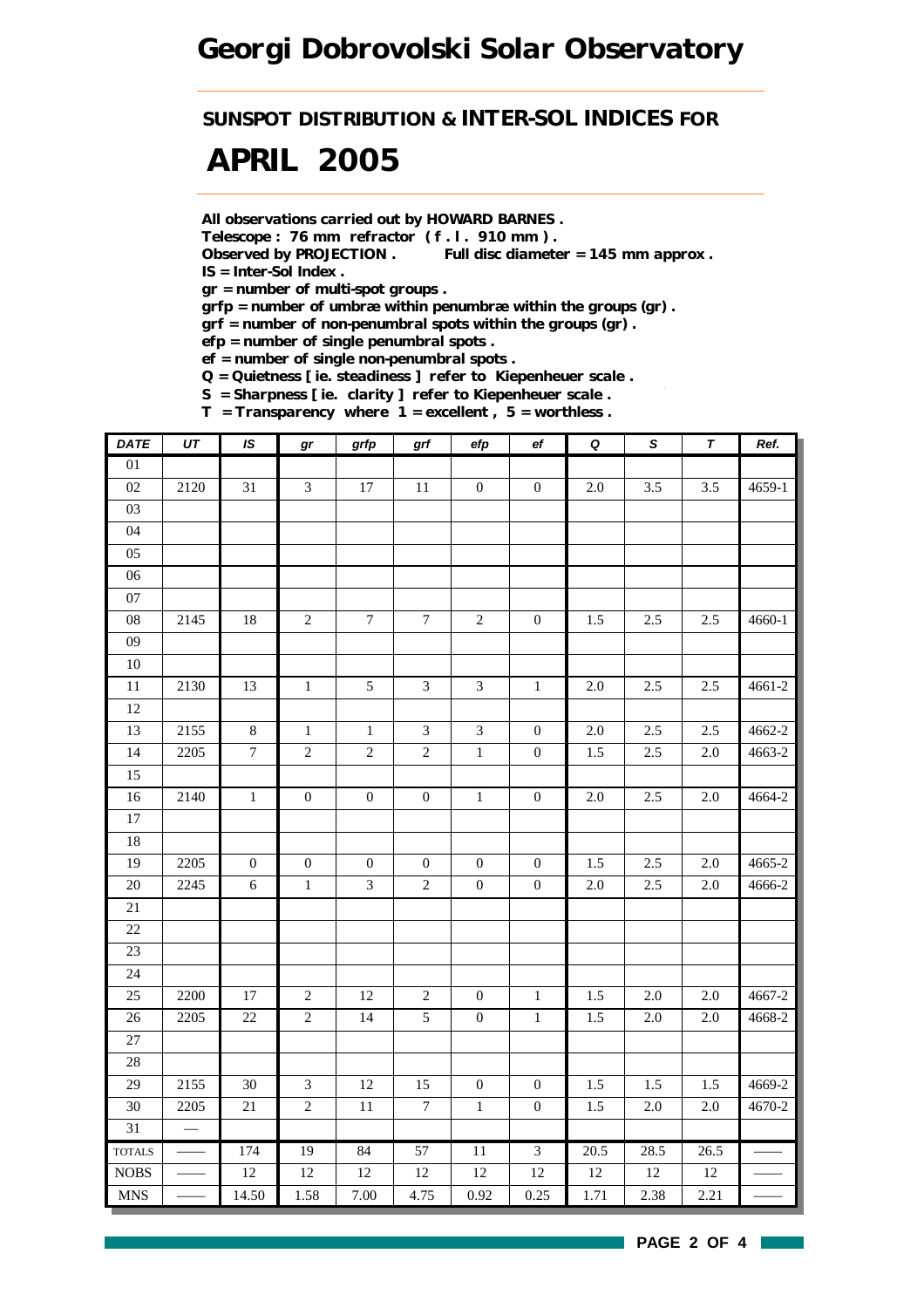## *SUNSPOT CENSUS BY CLASSIFICATION FOR*

# *APRIL 2005*

*All observations carried out by HOWARD BARNES . Telescope : 76 mm refractor ( f . l . 910 mm ) . Observed by PROJECTION . Full disc diameter = 145 mm approx . IF 2 OR MORE REGIONS ARE OF THE SAME CLASSIFICATION , THEN SUNSPOT COUNTS ARE SEPARATED BY SOLIDI ( / ) .*

| DATE          | UT              | В<br>A           |                           |                  |                  | $\pmb{C}$<br>D   |                  |                  | Е                                       |                  | F                |                  | G                                   |                  | $\boldsymbol{H}$ |                  | J                |                  |                  |
|---------------|-----------------|------------------|---------------------------|------------------|------------------|------------------|------------------|------------------|-----------------------------------------|------------------|------------------|------------------|-------------------------------------|------------------|------------------|------------------|------------------|------------------|------------------|
|               |                 | g                | $\mathbf f$               | $\boldsymbol{g}$ | $\mathbf f$      | $\boldsymbol{g}$ | $\boldsymbol{f}$ | $\bm{g}$         | f                                       | $\boldsymbol{g}$ | $\pmb{f}$        | $\boldsymbol{g}$ | $\pmb{f}$                           | g                | $\mathbf f$      | g                | $\boldsymbol{f}$ | g                | $\boldsymbol{f}$ |
| 01            |                 |                  |                           |                  |                  |                  |                  |                  |                                         |                  |                  |                  |                                     |                  |                  |                  |                  |                  |                  |
| 02            | 2120            | $\mathbf{0}$     | $\overline{0}$            | $\boldsymbol{0}$ | $\mathbf{0}$     | $\mathbf{0}$     | $\mathbf{0}$     | $\mathbf{1}$     | 11                                      | $\mathbf{1}$     | 15               | $\mathbf{0}$     | $\boldsymbol{0}$                    | $\mathbf{0}$     | $\mathbf{0}$     | $\mathbf{0}$     | $\mathbf{0}$     | $\mathbf{1}$     | $\overline{c}$   |
| 03            |                 |                  |                           |                  |                  |                  |                  |                  |                                         |                  |                  |                  |                                     |                  |                  |                  |                  |                  |                  |
| 04            |                 |                  |                           |                  |                  |                  |                  |                  |                                         |                  |                  |                  |                                     |                  |                  |                  |                  |                  |                  |
| 05            |                 |                  |                           |                  |                  |                  |                  |                  |                                         |                  |                  |                  |                                     |                  |                  |                  |                  |                  |                  |
| 06            |                 |                  |                           |                  |                  |                  |                  |                  |                                         |                  |                  |                  |                                     |                  |                  |                  |                  |                  |                  |
| 07            |                 |                  |                           |                  |                  |                  |                  |                  |                                         |                  |                  |                  |                                     |                  |                  |                  |                  |                  |                  |
| 08            | 2145            | $\overline{0}$   | $\overline{0}$            | $\mathbf{0}$     | $\mathbf{0}$     | $\mathbf{0}$     | $\boldsymbol{0}$ | $\sqrt{2}$       | 5/9                                     | $\mathbf{0}$     | $\boldsymbol{0}$ | $\mathbf{0}$     | $\boldsymbol{0}$                    | $\mathbf{0}$     | $\overline{0}$   | $\boldsymbol{0}$ | $\overline{0}$   | $\overline{2}$   | 1/1              |
| 09            |                 |                  |                           |                  |                  |                  |                  |                  |                                         |                  |                  |                  |                                     |                  |                  |                  |                  |                  |                  |
| 10            |                 |                  |                           |                  |                  |                  |                  |                  |                                         |                  |                  |                  |                                     |                  |                  |                  |                  |                  |                  |
| 11            | 2130            | $\mathbf{1}$     | $\mathbf{1}$              | $\mathbf{0}$     | $\boldsymbol{0}$ | $\mathbf{0}$     | $\boldsymbol{0}$ | $\mathbf{1}$     | 8                                       | $\mathbf{0}$     | $\boldsymbol{0}$ | $\boldsymbol{0}$ | $\boldsymbol{0}$                    | $\mathbf{0}$     | $\boldsymbol{0}$ | $\boldsymbol{0}$ | $\boldsymbol{0}$ | 3                | 1/1/1            |
| 12            |                 |                  |                           |                  |                  |                  |                  |                  |                                         |                  |                  |                  |                                     |                  |                  |                  |                  |                  |                  |
| 13            | 2155            | $\mathbf{0}$     | $\boldsymbol{0}$          | $\mathbf{0}$     | $\mathbf{0}$     | $\mathbf{1}$     | $\overline{4}$   | $\boldsymbol{0}$ | $\boldsymbol{0}$                        | $\mathbf{0}$     | $\boldsymbol{0}$ | $\boldsymbol{0}$ | $\boldsymbol{0}$                    | $\mathbf{0}$     | $\mathbf{0}$     | $\mathbf{0}$     | $\overline{0}$   | 3                | 1/1/1            |
| 14            | 2205            | $\boldsymbol{0}$ | $\overline{0}$            | $\mathbf{0}$     | $\mathbf{0}$     | $\mathbf{2}$     | $2/2$            | $\boldsymbol{0}$ | $\boldsymbol{0}$                        | $\boldsymbol{0}$ | $\boldsymbol{0}$ | $\boldsymbol{0}$ | $\boldsymbol{0}$                    | $\mathbf{0}$     | $\mathbf{0}$     | $\boldsymbol{0}$ | $\boldsymbol{0}$ | $\mathbf{1}$     | $\mathbf{1}$     |
| 15            |                 |                  |                           |                  |                  |                  |                  |                  |                                         |                  |                  |                  |                                     |                  |                  |                  |                  |                  |                  |
| 16            | 2140            | $\boldsymbol{0}$ | $\boldsymbol{0}$          | $\mathbf{0}$     | $\boldsymbol{0}$ | $\mathbf{0}$     | $\boldsymbol{0}$ | $\boldsymbol{0}$ | $\boldsymbol{0}$                        | $\mathbf{0}$     | $\boldsymbol{0}$ | $\boldsymbol{0}$ | $\boldsymbol{0}$                    | $\boldsymbol{0}$ | $\boldsymbol{0}$ | $\boldsymbol{0}$ | $\overline{0}$   | $\mathbf{1}$     | $\mathbf{1}$     |
| 17            |                 |                  |                           |                  |                  |                  |                  |                  |                                         |                  |                  |                  |                                     |                  |                  |                  |                  |                  |                  |
| 18            |                 |                  |                           |                  |                  |                  |                  |                  |                                         |                  |                  |                  |                                     |                  |                  |                  |                  |                  |                  |
| 19            | 2205            | $\overline{0}$   | $\boldsymbol{0}$          | $\mathbf{0}$     | $\boldsymbol{0}$ | $\mathbf{0}$     | $\boldsymbol{0}$ | $\boldsymbol{0}$ | $\boldsymbol{0}$                        | $\overline{0}$   | $\boldsymbol{0}$ | $\boldsymbol{0}$ | $\boldsymbol{0}$                    | $\mathbf{0}$     | $\mathbf{0}$     | $\boldsymbol{0}$ | $\boldsymbol{0}$ | $\boldsymbol{0}$ | $\boldsymbol{0}$ |
| 20            | 2245            | $\overline{0}$   | $\boldsymbol{0}$          | $\mathbf{0}$     | $\boldsymbol{0}$ | $\boldsymbol{0}$ | $\boldsymbol{0}$ | $\mathbf{1}$     | 5                                       | $\boldsymbol{0}$ | $\boldsymbol{0}$ | $\boldsymbol{0}$ | $\boldsymbol{0}$                    | $\mathbf{0}$     | $\boldsymbol{0}$ | $\boldsymbol{0}$ | $\overline{0}$   | $\boldsymbol{0}$ | $\boldsymbol{0}$ |
| 21            |                 |                  |                           |                  |                  |                  |                  |                  |                                         |                  |                  |                  |                                     |                  |                  |                  |                  |                  |                  |
| 22            |                 |                  |                           |                  |                  |                  |                  |                  |                                         |                  |                  |                  |                                     |                  |                  |                  |                  |                  |                  |
| 23            |                 |                  |                           |                  |                  |                  |                  |                  |                                         |                  |                  |                  |                                     |                  |                  |                  |                  |                  |                  |
| 24            |                 |                  |                           |                  |                  |                  |                  |                  |                                         |                  |                  |                  |                                     |                  |                  |                  |                  |                  |                  |
| 25            | 2200            | $\mathbf{1}$     | $\mathbf{1}$              | $\mathbf{0}$     | $\mathbf{0}$     | $\mathbf{0}$     | $\boldsymbol{0}$ | $\mathbf{1}$     | 11                                      | $\boldsymbol{0}$ | $\boldsymbol{0}$ | $\mathbf{0}$     | $\boldsymbol{0}$                    | $\mathbf{1}$     | 3                | $\boldsymbol{0}$ | $\mathbf{0}$     | $\mathbf{0}$     | $\boldsymbol{0}$ |
| 26            | 2205            | $\mathbf{1}$     | $\mathbf{1}$              | $\boldsymbol{0}$ | $\boldsymbol{0}$ | $\boldsymbol{0}$ | $\boldsymbol{0}$ | $\mathbf{1}$     | 14                                      | $\boldsymbol{0}$ | $\mathbf{0}$     | $\boldsymbol{0}$ | $\boldsymbol{0}$                    | $\mathbf{1}$     | 5                | $\boldsymbol{0}$ | $\boldsymbol{0}$ | $\boldsymbol{0}$ | $\boldsymbol{0}$ |
| 27            |                 |                  |                           |                  |                  |                  |                  |                  |                                         |                  |                  |                  |                                     |                  |                  |                  |                  |                  |                  |
| 28            |                 |                  |                           |                  |                  |                  |                  |                  |                                         |                  |                  |                  |                                     |                  |                  |                  |                  |                  |                  |
| 29            | 2155            | $\boldsymbol{0}$ | $\boldsymbol{0}$          | $\mathbf{1}$     | $\mathbf{2}$     | $\boldsymbol{0}$ | $\boldsymbol{0}$ | $\mathbf{1}$     | 16                                      | $\mathbf{1}$     | 9                | $\boldsymbol{0}$ | $\boldsymbol{0}$                    | $\mathbf{0}$     | $\boldsymbol{0}$ | $\boldsymbol{0}$ | $\boldsymbol{0}$ | $\boldsymbol{0}$ | $\boldsymbol{0}$ |
| 30            | 2205            | $\mathbf{0}$     | $\boldsymbol{0}$          | $\mathbf{0}$     | $\boldsymbol{0}$ | $\boldsymbol{0}$ | $\boldsymbol{0}$ | $\sqrt{2}$       | 6/12                                    | $\boldsymbol{0}$ | $\boldsymbol{0}$ | $\boldsymbol{0}$ | $\boldsymbol{0}$                    | $\boldsymbol{0}$ | $\boldsymbol{0}$ | $\boldsymbol{0}$ | $\boldsymbol{0}$ | $\mathbf{1}$     | $\mathbf{1}$     |
| 31            | $\qquad \qquad$ |                  |                           |                  |                  |                  |                  |                  |                                         |                  |                  |                  |                                     |                  |                  |                  |                  |                  |                  |
| <b>TOTALS</b> |                 | $\overline{3}$   | $\ensuremath{\mathbf{3}}$ |                  | $\sqrt{2}$       | $\overline{3}$   | $\,8\,$          | $10\,$           | 97                                      | $\sqrt{2}$       | $24\,$           | $\boldsymbol{0}$ | $\boldsymbol{0}$                    | $\sqrt{2}$       | $\,8\,$          | $\boldsymbol{0}$ | $\boldsymbol{0}$ | $12\,$           | $13\,$           |
|               |                 |                  |                           |                  |                  |                  |                  |                  | REGIONAL PERCENTAGES                    |                  |                  |                  |                                     |                  |                  |                  |                  |                  |                  |
| $\mathbf A$   |                 |                  | $\, {\bf B}$              |                  | $\mathsf C$      |                  | ${\bf D}$        |                  | ${\bf E}$                               |                  | ${\bf F}$        | ${\bf G}$        | $\, {\rm H}$                        |                  |                  | $\bf J$          |                  |                  | $\Sigma$ g       |
|               |                 |                  |                           |                  |                  |                  |                  |                  |                                         |                  | $0.0\,$          |                  |                                     |                  |                  |                  |                  |                  |                  |
| 9.1           |                 |                  | $3.0\,$                   |                  | 9.1              |                  | $30.3\,$         |                  | $6.1\,$                                 |                  |                  | $6.1\,$          | $0.0\,$                             |                  |                  | 36.4             |                  |                  | 33               |
|               |                 |                  |                           |                  | $NOBS = 12$      |                  |                  |                  | $\overline{p}/g$ mean = 1.5303          |                  |                  |                  | $f/g$ mean = 4.7409                 |                  |                  |                  |                  |                  |                  |
|               |                 |                  |                           |                  |                  |                  |                  |                  | $\frac{1}{p}$ / g mean = 1.4848         |                  |                  |                  | $\frac{1}{\pi}$ f / g mean = 4.6970 |                  |                  |                  |                  |                  |                  |
|               |                 |                  |                           |                  |                  |                  |                  |                  | GROUP COMPLEXITY INDEX $(GCI) = 6.1818$ |                  |                  |                  |                                     |                  |                  |                  |                  |                  |                  |
|               |                 |                  |                           |                  |                  |                  |                  |                  |                                         |                  |                  |                  |                                     |                  |                  |                  |                  |                  |                  |